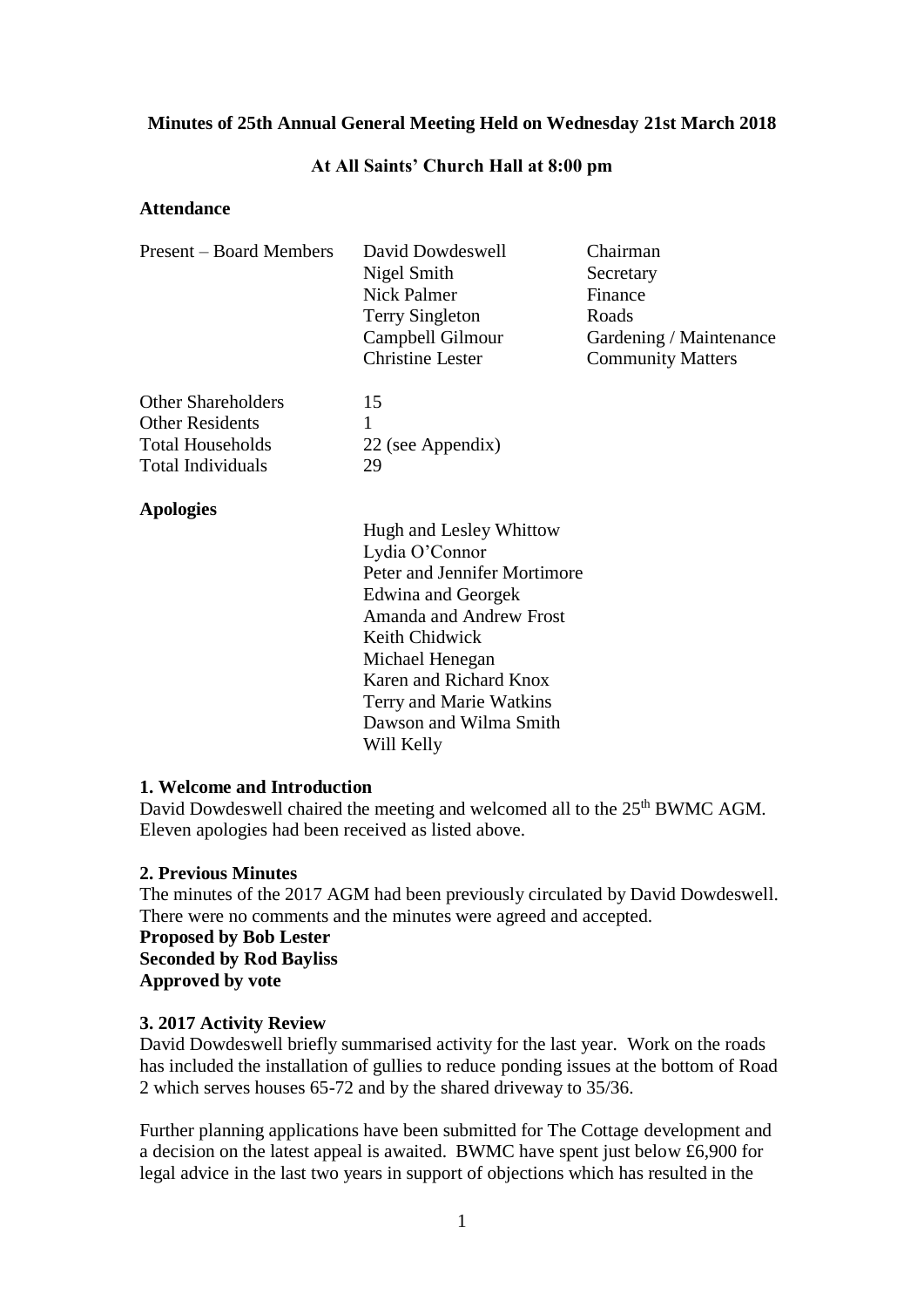plans changing from three additional dwellings to two. Latest plans suggest that drains may not now be an issue.

Following the recent cold weather there were comments about the effectiveness of gritting on the estate which Terry Singleton would talk about to the Roads update.

# **4. 2017 Accounts Review/Adoption**

Full copies of the BWMC 2017 report and accounts had been circulated by Nigel Smith with the formal AGM notice on 21st February. Nick Palmer gave a summary of the accounts, which are compiled by Zen Tax Consultants, as follows:

On the detailed balance sheet, the item Contingency Reserve should read as Road Fund for greater clarity. In answer to questions about annual Maintenance Fee collections, it was confirmed that all residents paid up last year including agents for let properties and non-payment is currently not an issue.

The 2016 accounts were adopted.

**Proposed by Malcolm Brown Seconded by Joanna Le Metais Approved by vote**

# **5. Road Review**

Terry Singleton gave an update on road activity on the estate for 2017.

- Work on gullies was carried out in Road 2 and outside nos. 35/36 as mentioned in the Activity Review.
- Road sweeps took place in the spring and early winter.
- Working with Campbell Gilmour, a number of weed treatments took place. An inspection of manhole patches in Road 5 prior to the July end of defects period found no problems.
- Moss treatment was applied to two pathways on slopes.
- There were two gritting visits in the year. Since January this year there have been 5 further gritting visits and we assume that is it now for an unusually snowy winter.

For 2018 no significant road issues have arisen so far. Highwood, the contractor for the nursing home construction, continues to work in a reasonably considerate way. The work is scheduled to finish in August and a marketing suite will open soon. The issue of parking for the suite was raised and BWMC may have to monitor any impact on Geffers Ride. Any issues should be reported to Terry Singleton or Nigel Smith.

Subject to the issues in Burley Bushes, we may have to carry out a conditions survey of that road prior to any works. Road sweeps and moss treatments etc. carried out in 2017, will continue this year as part of regular activity. The effectiveness of the recent gritting will be reviewed.

# **6. 2018 Budget / Maintenance Fee Proposal**

No major ad-hoc expenditure is planned for this year. A £15 increase in the road fund is proposed which will raise the annual maintenance charge to £205 for the year less £10 for prompt payment by  $30<sup>th</sup>$  April.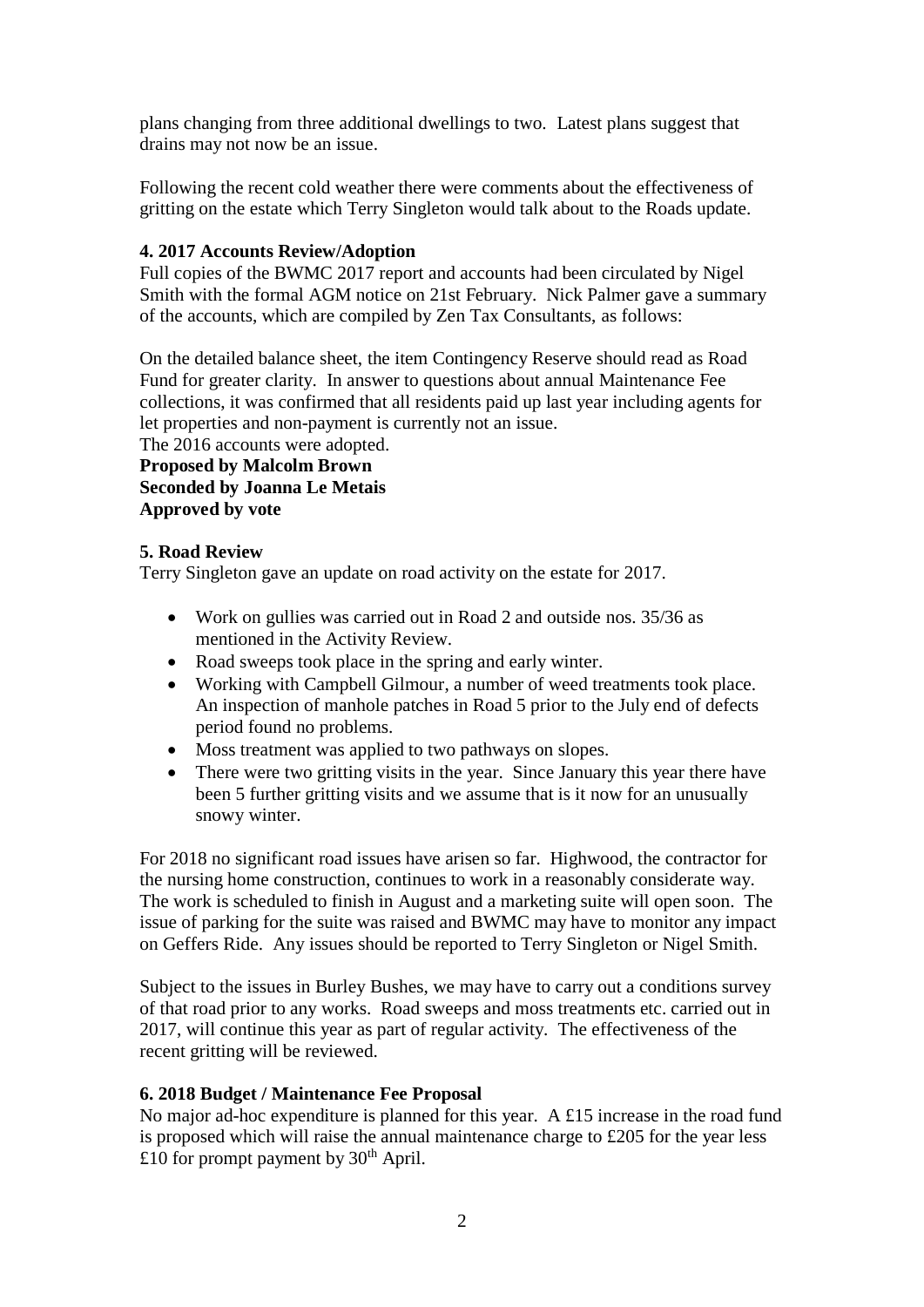In response to a query about PRS membership, Nick Palmer explained this referred to Private Road Services which provide BWMC with legal advice on all issues of private road management.

The 2018 maintenance fee proposal was agreed as reasonable. **Proposed by Nick Perkins Seconded by Sean Chamberlain Approved by vote**

# **7. Common Areas Update**

Campbell Gilmour listed the common areas of the estate maintained by BWMC following recent changes with some additional work contracted.

- The main entrance on both sides of the Geffers Ride
- The 'central mound' between house numbers 31-25.
- The area between house numbers 42-43.
- The area between house numbers 63-62.
- The verge on Burleigh Road between the entrance to Burley Wood and Burley Bushes.
- The edge of the road and hedge in Burley Bushes. Note that the owner of Little Burleigh should be helping to pay for the maintenance of the hedge.
- A small area in front of High Croft.

There have been frustrations with the existing contractor SCS on care and attention to detail and we obtained alternative quotes and reviewed contractors with a neighbouring estate Beaufort Gardens who were conducting a similar review. The result was that SCS were by far the least expensive. In discussions with them the issue is one of time available and cost. There has been no cost increase for over five years and we have increased the scope of work. We have therefore agreed a higher though still competitive fee and for more time to be spent. Details of the work to be done have been agreed and the results will be monitored over the next year.

We again obtained daffodil bulbs from the RBWM and these were planted on Burleigh Road for the enhancement of our estate and the enjoyment of all.

# **8. Freehold Share Price**

The existing agreed formula for the BWMC share price is a 5% annual increase going forward. 2017 share price was £1,155. The 5% increase gives a price of £1,210 for 2017 and there were no objections to this level.

# **9. Election of Directors**

In accordance with the Company Articles, two directors resigned. These were David Dowdeswell and Christine Lester with neither offering themselves for re-election. Sean Chamberlain put himself forward as new director to BWMC. If elected, he would become Company Secretary and Nigel Smith would move from that role to Chairman. This change to the Board was approved.

**Proposer: Rod Bayliss Seconder: Joanna Le Metais Approved by vote**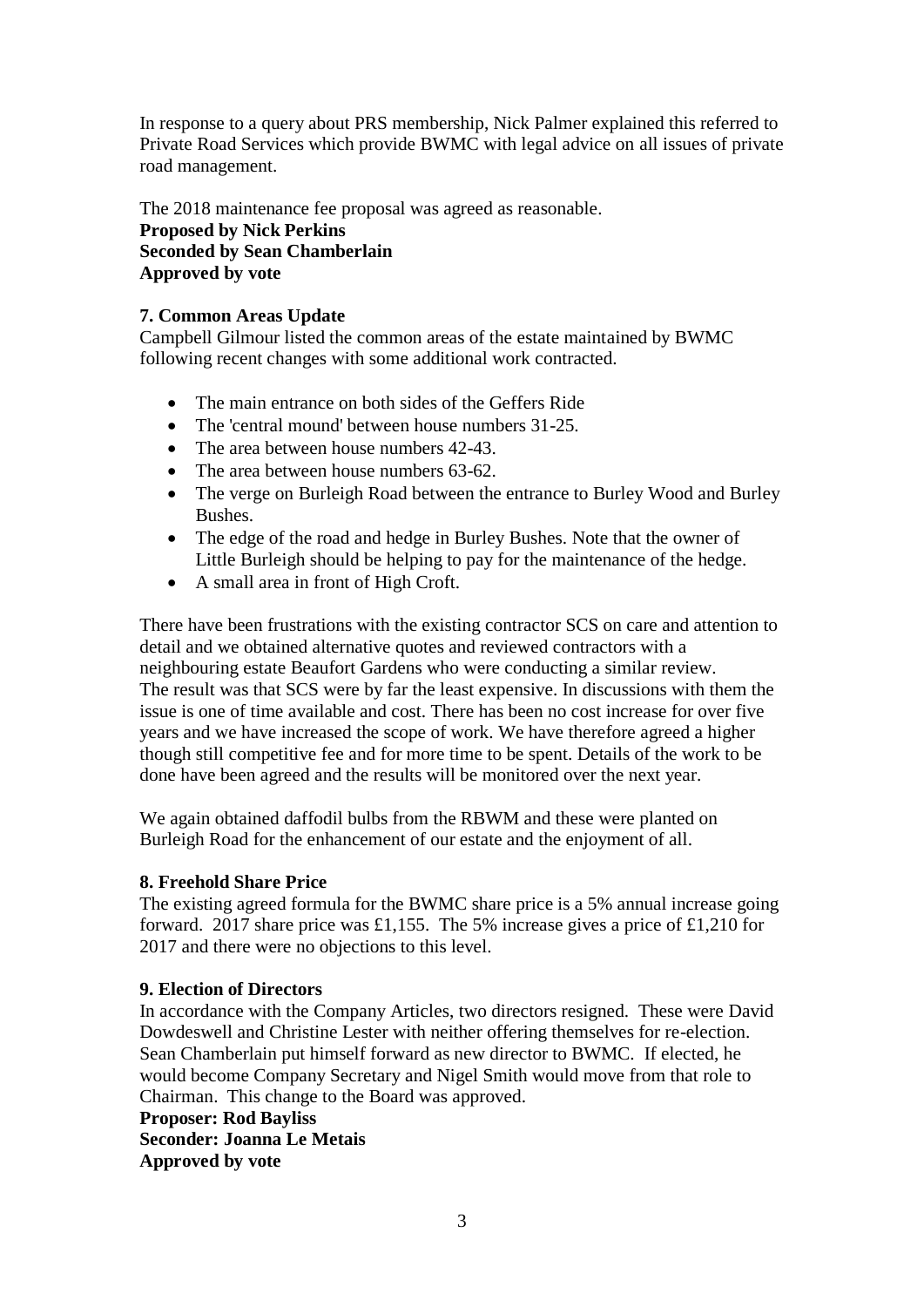Joanna Le Metais responded on behalf of the residents to thank David and Christine for their efforts over the years. Nigel Smith spoke for the Board in recognising David for his many years of hard work and commitment to BWMC and to wish both people all the best for the future.

The changes leave Community Affairs uncovered and the Board would like to fill this position if possible.

The Directors for 2018 are as follows: Nigel Smith Chairman Sean Chamberlain Secretary Nick Palmer Finance Terry Singleton Roads<br>Campbell Gilmour Garder Gardening and Maintenance Vacant Position Community Matters

# **10. The Cottage Update**

David Dowdeswell provided some further detail on this matter which had been summarised in his 2017 Activity Review at the beginning of the meeting. BWMC have objected to the latest application by The Cottage, Planning Number 18/00123. The objection was based on issues which remain relevant. These are overdevelopment, loss of garden land, overlooking and loss of privacy. The particular issue for BWMC though, is they own and maintain the Burley Bushes road and the current covenant restricts access to only The Cottage. If the current development proceeds we require the developer and the Crown to agree suitable compensation for multiple access.

# **11. BURLEYWMC.CO.UK**

Residents were reminded that the annual accounts approved at the AGM would be posted on the company website. AGM minutes are also posted so this a useful source of reference also used by solicitors and estate agents.

# **12. AOB / Residential issues**

Nigel Smith will send an email to residents following reports of dogs fouling the pavement and the front lawns of properties in Geffers Ride. This is clearly unacceptable.

The issue of the poor state of No.46 was raised by some nearby properties. The front and back garden are in need of urgent attention. Nigel Smith will write on behalf of BWMC to see if there are ways the company can help on this.

Malcolm Brown suggested that a BWMC headed road sign could be erected at the entrance to Burley Bushes which indicated ownership of the road like the previous sign. This will be discussed at the next Board meeting.

Christine Lester gave an update on community issues. The War Horse statue on Heatherwood roundabout is now being erected and the inauguration is planned for  $8<sup>th</sup>$ June. The Ascot rejuvenation plan includes 360 flats on the site of the racecourse car park at the easterly end of the High Street and 3 or 4 houses on the present site of the blue clock tower. 200 homes are planned for the area south of the High Street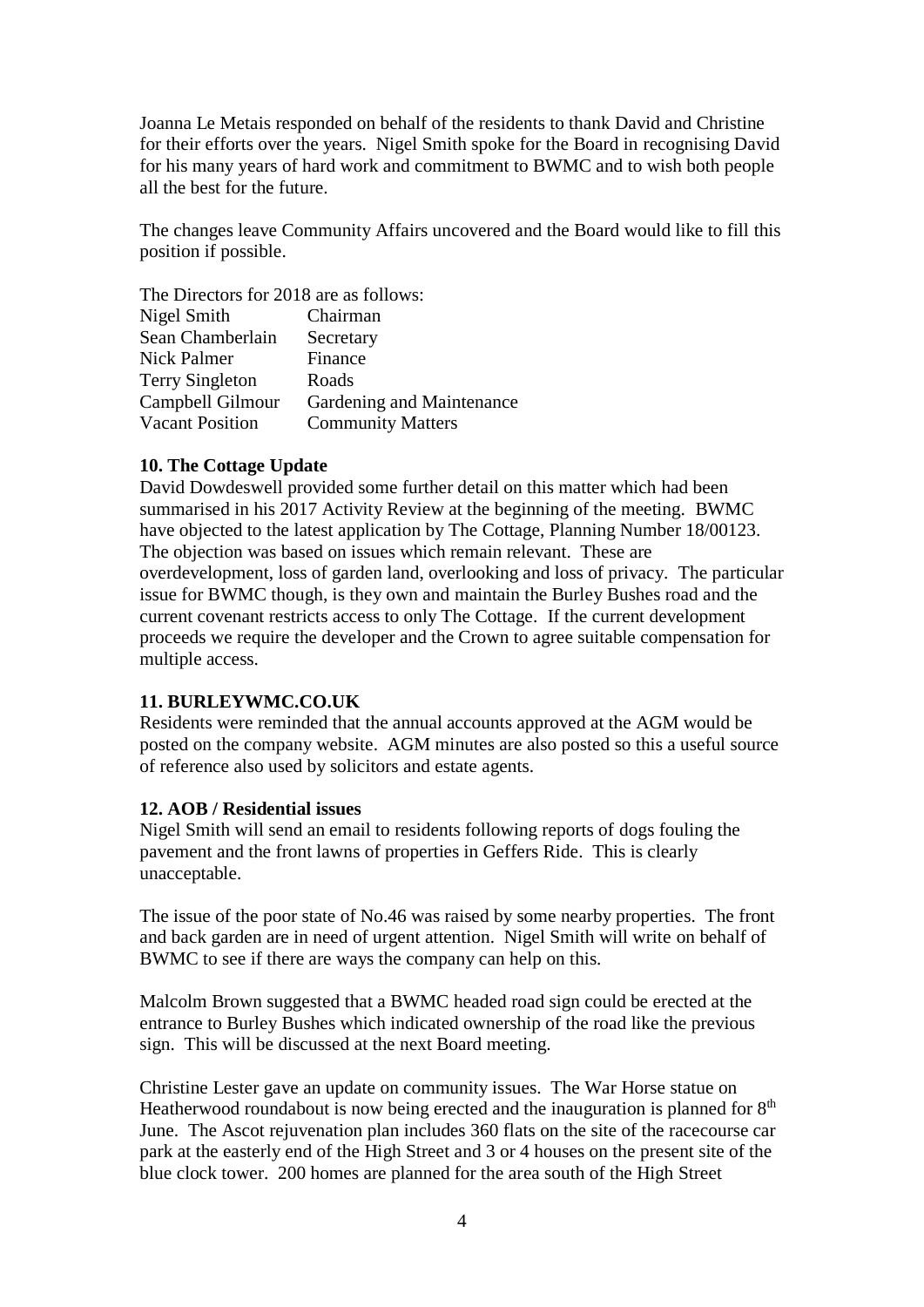including Budgens. Sandridge House will be developed but precise plans are not clear. The racecourse will be used for a park and ride during the royal wedding.

**13. Date of Next AGM Wednesday 27th March 2019**